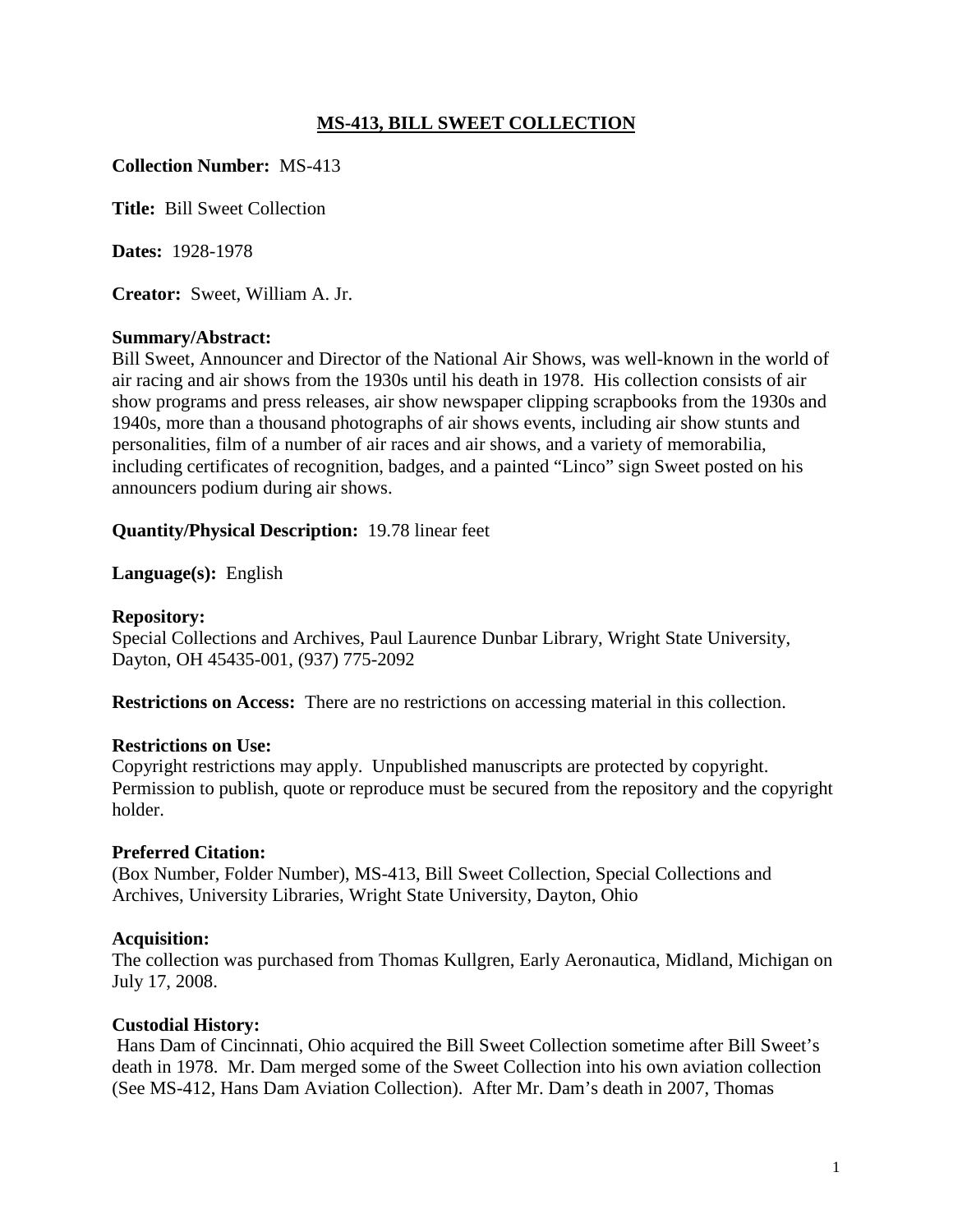Kullgren acquired the Hans Dam Collection, and thus the Bill Sweet Collection. Mr. Kullgren reassembled the Sweet Collection, which was dispersed within the Dam Collection in 3-ring binders and boxes. Mr. Kullgren donated the Hans Dam Collection when the Bill Sweet Collection was purchased by Special Collections and Archives.

## **Separated Material:**

Series III, Photographs (Boxes 8-16), is located in the Special Collections and Archives Wright Brothers Room.

Series IV, Film and Audio Tapes (Boxes 17-19), is located in the Special Collections and Archives Alternate Storage Facility located in the basement of the WSU Medical Sciences Building.

## **Related Material:**

MS-412, Hans Dam Aviation Collection

## **Additional Sources:**

Sweet, Bill, "They Call Me Mr. Airshow," by Bill Sweet as told to Bob Stailey," Milwaukee: Ken Cook Transnational, c1972.

**Processed by:** John L. Armstrong, 2010

## **Arrangement:**

The Bill Sweet Collection is organized into four series:

Series I: General Information Series II: Scrapbooks Series III: Photographs Series IV: Film and Audio Tapes

## **Biographical/Historical Note:**

Sometime in the late 1920s, William "Bill" Sweet, Jr., became the manager of the Linden Airport in Ohio, and initially got into air shows by selling airplane rides. Not long after, he realized there was money to be made in the entertainment industry, and air shows were entertainment. He built his air show business using excitement, pizzazz, and star quality as the benchmark. Many experts in the air show business believe that the entire air show industry was established largely on the foundation that he built during his air show career.

In the 1940s, Bill Sweet helped to define the emerging air show business by bringing World War II heroes to the masses – pilots like Joe Mackey and Mike Murphy, and formation teams like the Linco Flying Aces. In the early 1950s, when the FAA cancelled all waivers following an air show accident in Colorado that killed 23 spectators, Bill Sweet traveled to Washington and spent the entire winter knocking on doors and lobbying for reinstatement of air shows. His efforts were successful.

During the 1960s and 1970s, Bill Sweet carried on the tradition of the traveling aerial circus by taking National Air Shows on the road. During these air shows, Sweet was at the microphone announcing in a carnival, barker-style for which he became well known. Sweet, and his National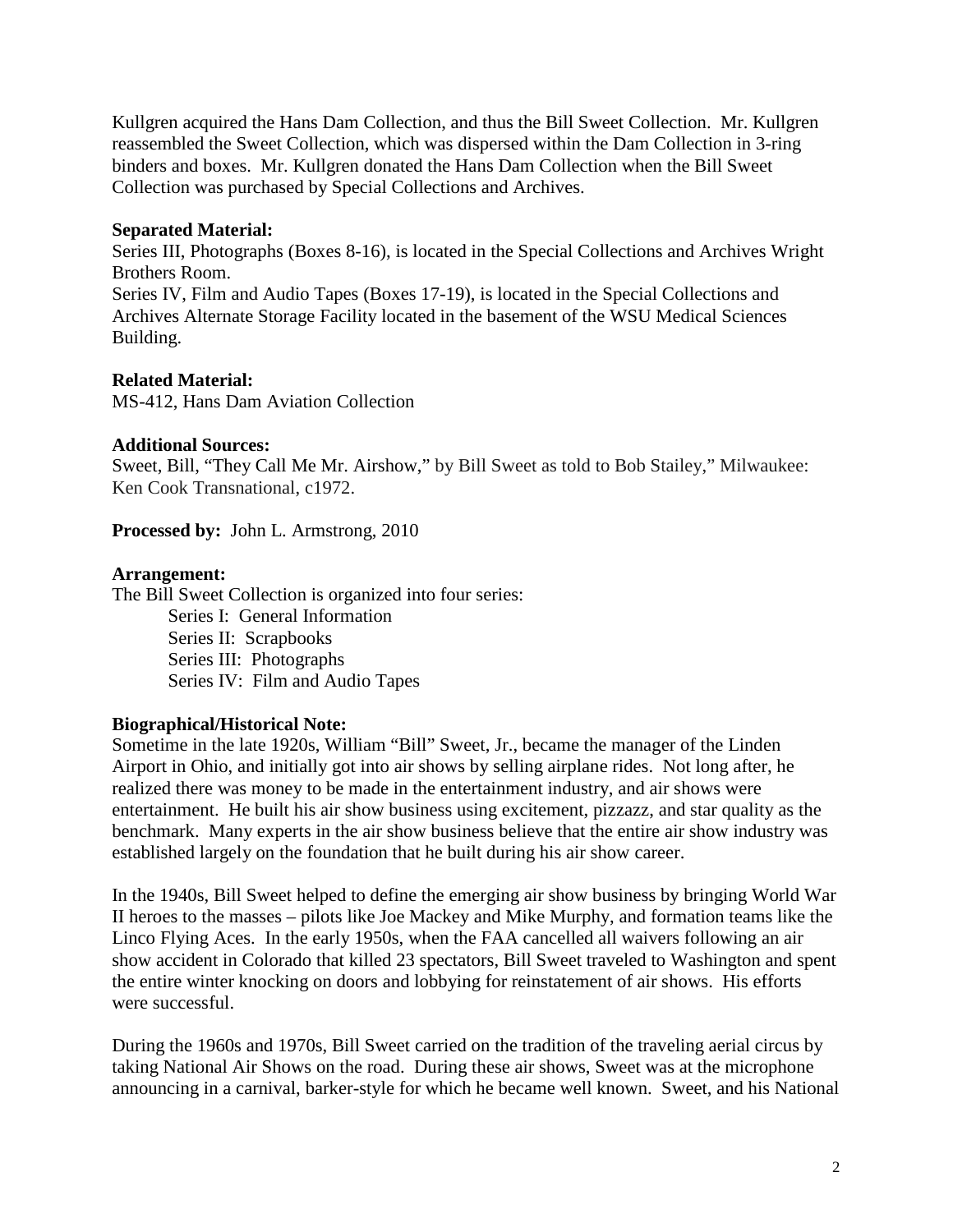Air Show, was also known for giving a start to well-known air show stunt performers such as Harold Krier, Rod Jocelyn, Charlie Hilliard, Eddie Green and others.

Bill Sweet died in 1978. In 2005, he was inducted into the International Council of Air Shows Foundation Hall of Fame.

## **Scope and Content:**

William A. "Bill" Sweet, Jr. was the director and announcer for the National Air Shows from the early 1930s until his death in 1978. In his role as director, he was also the advance publicity man, arriving in town well in advance to promote the air show through whatever means possible – radio and TV spots, lining up sponsors, distributing posters, and contacting the local newspaper with stories and photographs. The success of the air show was dependent on these activities – and Bill Sweet was very good at. The Bill Sweet Collection is divided into four series containing a wide range of materials related to Sweet and the National Air Show. Researchers will find the scrapbooks, photographs, and film in the collection as a good starting point for writing a history of air shows in the United States.

Series I, General Information, contains certificates of recognition, correspondence, articles written by Sweet, "Aviation Oddity" drawings by Sweet, press releases, newspaper clippings, air show programs, and air show/press badges, including one for Apollo 13. The material ranges in date from the mid-1930s to 1973. Of particular note, is a copy of Bill Sweet's book, "They Call Me Mr. Airshow" (1972). In the front of the book, and scattered throughout the book, are autographs of air show people. Also of note, located in the Oversize material, is an original 18" x 22" oil painting by Bill's brother, Robert Sweet. The subject of the sign is the Linco gasoline logo and the text is "Quality Gasoline – Aviation Fuel for Your Car." This sign was created in 1937 and placed on Bill Sweet's announcer podium.

Series II, Scrapbooks, contains 11 newspaper clipping scrapbooks, plus several folders of loose clippings. The scrapbooks begin in approximately 1930 and end in 1947. The scrapbooks are in poor condition, but they contain a rich history of the air show industry during the 1930s and 1940s. Of particular note are articles written by Sweet that appeared in local newspapers and a large number of ads placed by Sweet in local newspapers.

Series III, Photographs, contains more than a thousand photographs of air show events, people, and other activities related to air shows. The air show portion of the photographs are located in photograph album boxes. The major parts of the series include a box containing photographs used in Sweet's book, "The Call Me Mr. Airshow," three boxes of photographs of people (primarily stunt pilots), two boxes of air show flying demonstrations, and one box of scenes on the ground, including parades. Unfortunately, many of the photographs of the stunt flying are not identified as to location or who is flying. Finally, the series also contains two boxes containing photographs of a variety of airplanes. The photographs are organized according to manufacturer – many of which contain only one or two photographs.

Series IV, Film and Audio Tape, primarily contains 16mm film of air races and air shows. The film ranges from the 1938 National Air Races to a 1973 film entitled "Pistons Props and Pilots."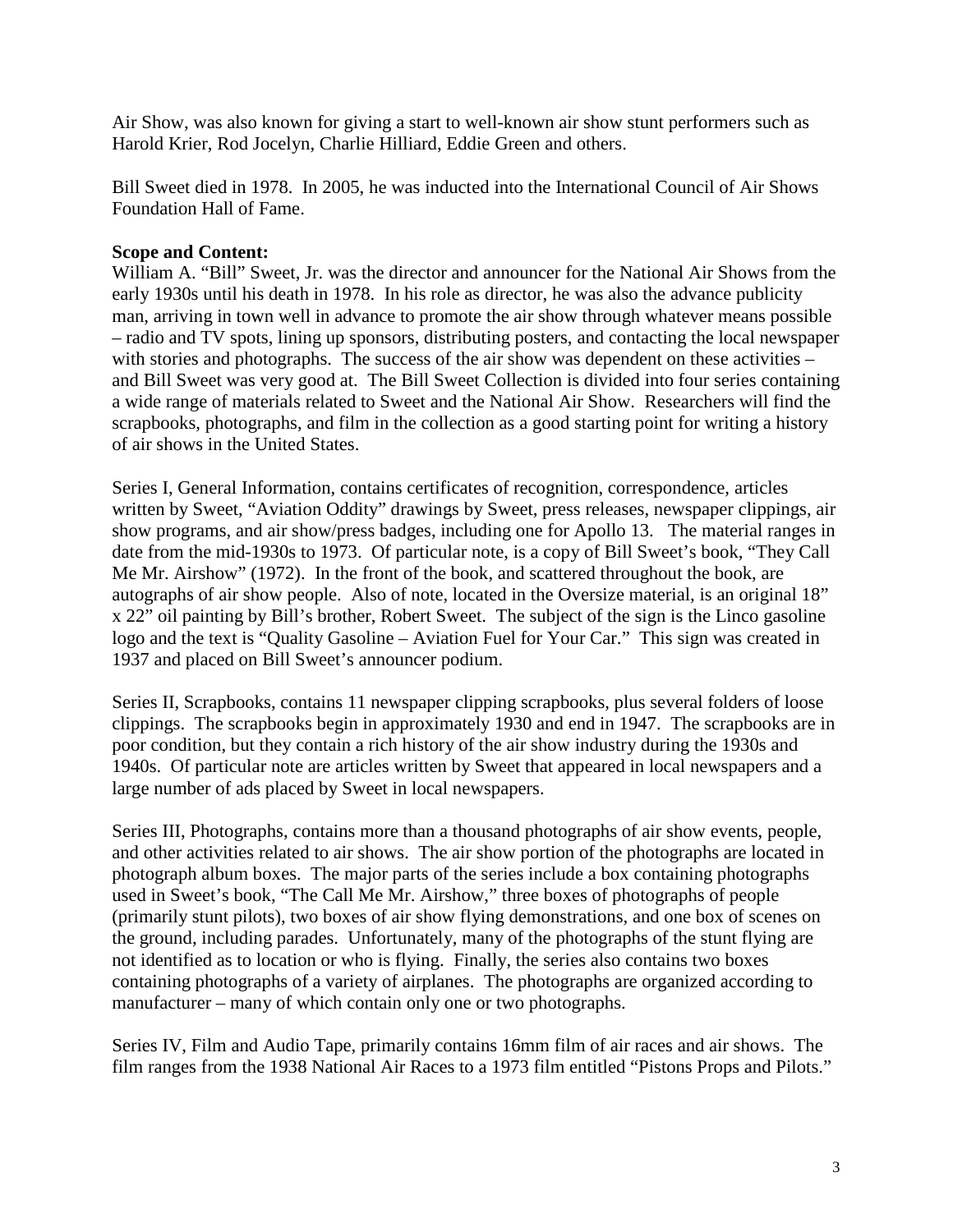Overall, the film is in moderate condition and may not be easily transferable to a VHS or DVD format.

## **Subject Terms**

## **Persons/Families**

Sweet, William A. Jr. -1978 Krier, Harold Hilliard, Charles Mackey, Joseph

## **Organizations/Corporate Names**

National Air Shows

## **Places**

United States

## **Subjects (General)**

Stunt flying Stunt performers Air pilots – United States Airplane racing Aeronautics – Exhibitions Air shows Air shows – United States -- Exhibitions Linco Flying Aces

## **Material Types**

Photographs **Scrapbooks** Memorabilia

## **Occupations**

Stunt pilot Air show announcer

## **Collection Inventory**

## **Series I: General Information**

| $\frac{Box}{\ }$ | File | Description                                       | Date                |
|------------------|------|---------------------------------------------------|---------------------|
|                  |      |                                                   |                     |
|                  |      | Bill Sweet Certificates & Business Cards          | 1944, 1974, Undated |
|                  |      | See also Box 2, File $1 -$ Award of Merit, Annual | 1951                |
|                  |      | Miami Air Show                                    |                     |
|                  |      | Correspondence                                    | 1947-1948, 1972     |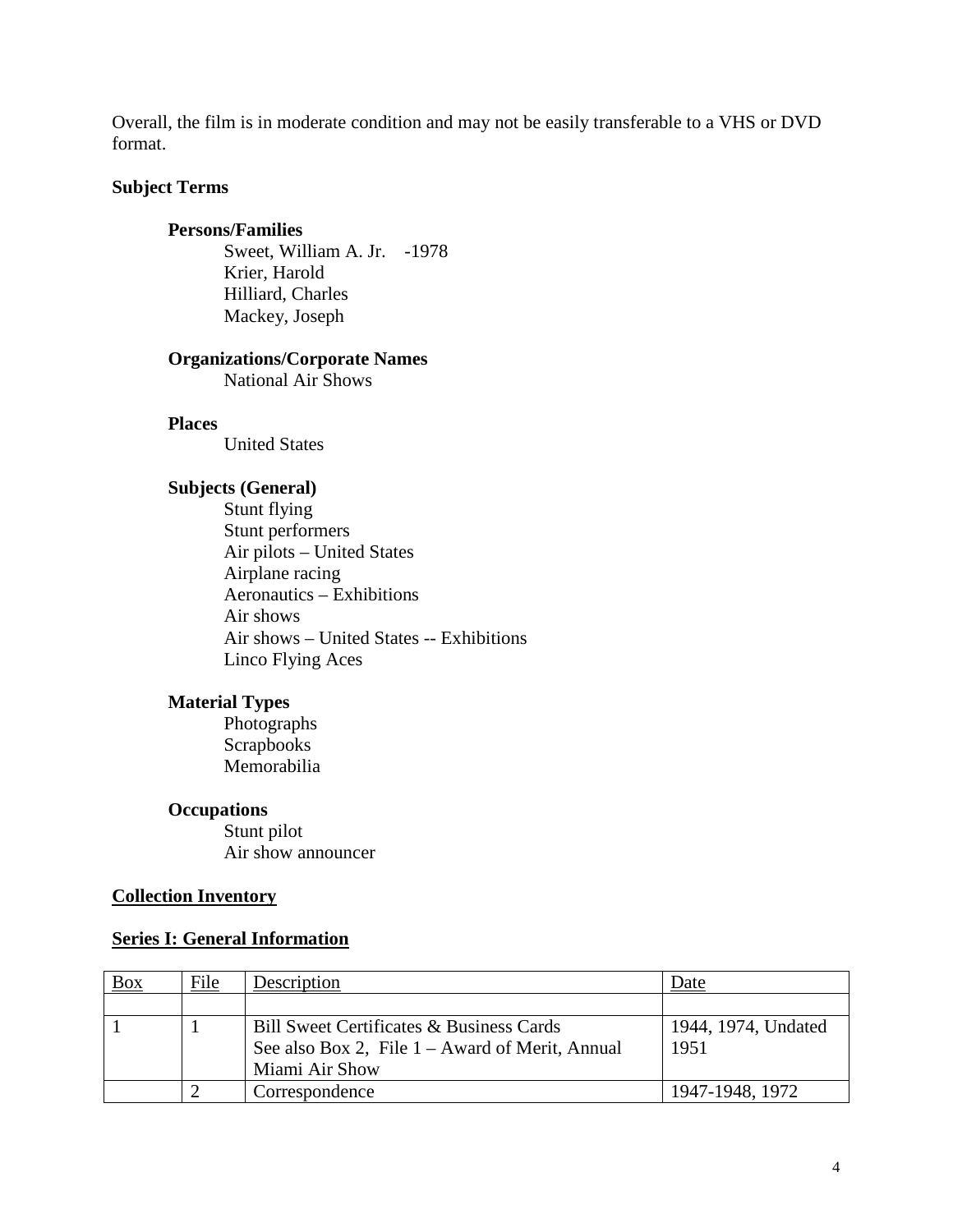|                | 3              | Article – "Persistent Joe Mackey" by Bill Sweet         | c.a. 1957     |
|----------------|----------------|---------------------------------------------------------|---------------|
|                | $\overline{4}$ | Article - C. R. "Sinnie" Sinclair, Early Cicero Pilot - | Undated       |
|                |                | Barnstormer - Instructor                                |               |
| $\frac{Box}{}$ | File           | Description                                             | <u>Date</u>   |
|                |                |                                                         |               |
| 1              | 5              | Drawing (Copy) – "Aviation Oddities" by Bill Sweet      | Undated       |
|                |                | See also Box 2, File 2 – "Aviation Oddities" by Bill    | Undated       |
|                |                | Sweet (Chamberlain, Husing & White)                     |               |
|                | 6              | Drawing (Copy) - "National Air Show" by Bill            | c.a. 1938     |
|                |                | Sweet                                                   |               |
|                | $\tau$         | Press Releases and Cut Lines                            | Undated       |
|                | 8              | Press Release - U. S. Army Parachute Team, the          | Nov. 1969     |
|                |                | "Golden Knights"                                        |               |
|                | 9              | Press Release - Precision Aerobatic Maneuvers by        | Undated       |
|                |                | "The Flying Professor"                                  |               |
|                | 10             | Magazine Articles - Air Shows and Aircraft              | 1963-1969     |
|                | 11             | Magazine Articles - WWI Aircraft & the Albatross        | Undated       |
|                | 12             | <b>Newspaper Clippings</b>                              | 1935          |
|                | 13             | <b>Newspaper Clippings</b>                              | 1937          |
|                | 14             | Newspaper Clippings                                     | 1939          |
|                | 15             | Program – Charity Newsies Air Show, Columbus,           | 1937          |
|                |                | <b>OH</b>                                               |               |
|                |                | See also Box 2, File 3 – Program - 1938 National Air    | 1938          |
|                |                | Races (Partial program)                                 |               |
|                | 16             | Program - National Air Carnival, Birmingham, AL         | Jun. 1946     |
|                | 17             | Program – Casper Air Show, Casper, WY                   | Jul. 13, 1946 |
|                | 18             | Program - EAA, Oshkosh, WI (Partial)                    | 1957          |
|                | 19             | Program - National History of Flight, Pittsburgh-       | Jul. 1958     |
|                |                | Connellsville Airport, PA                               |               |
|                | 20             | Program - 1963 National Air Show                        | 1963          |
|                | 21             | Program – Canadian International Air Show,              | Aug. 1969     |
|                |                | Toronto, Canada                                         |               |
|                | 22             | Program - The Beverly Howard Memorial Air Show,         | Jun. 17, 1973 |
|                |                | Charleston, SC                                          |               |
|                | 23             | Magazine - "Contact"                                    | Dec. 1943     |
|                | 24             | Book - "Modern Aerobatics and Precision Flying"         | 1963          |
|                |                | by Harold Krier                                         |               |
|                | 25             | <b>Book - Antique Aircraft Directory</b>                | 1966          |
|                | 26             | Book - "Maintenance for Keeping Your WACO               | Undated       |
|                |                | Original and FAA Approved" by National WACO             |               |
|                |                | Club                                                    |               |
|                | 27             | Book – "They Call Me Mr. Air Show" by Bill Sweet        | 1972          |
|                |                | (Autographed by Air Show performers)                    |               |
|                |                | See also Box 2, File 4 – Book – "Famous Planes and      | 1939          |
|                |                | Pilots" by Charles H. Hubbel                            |               |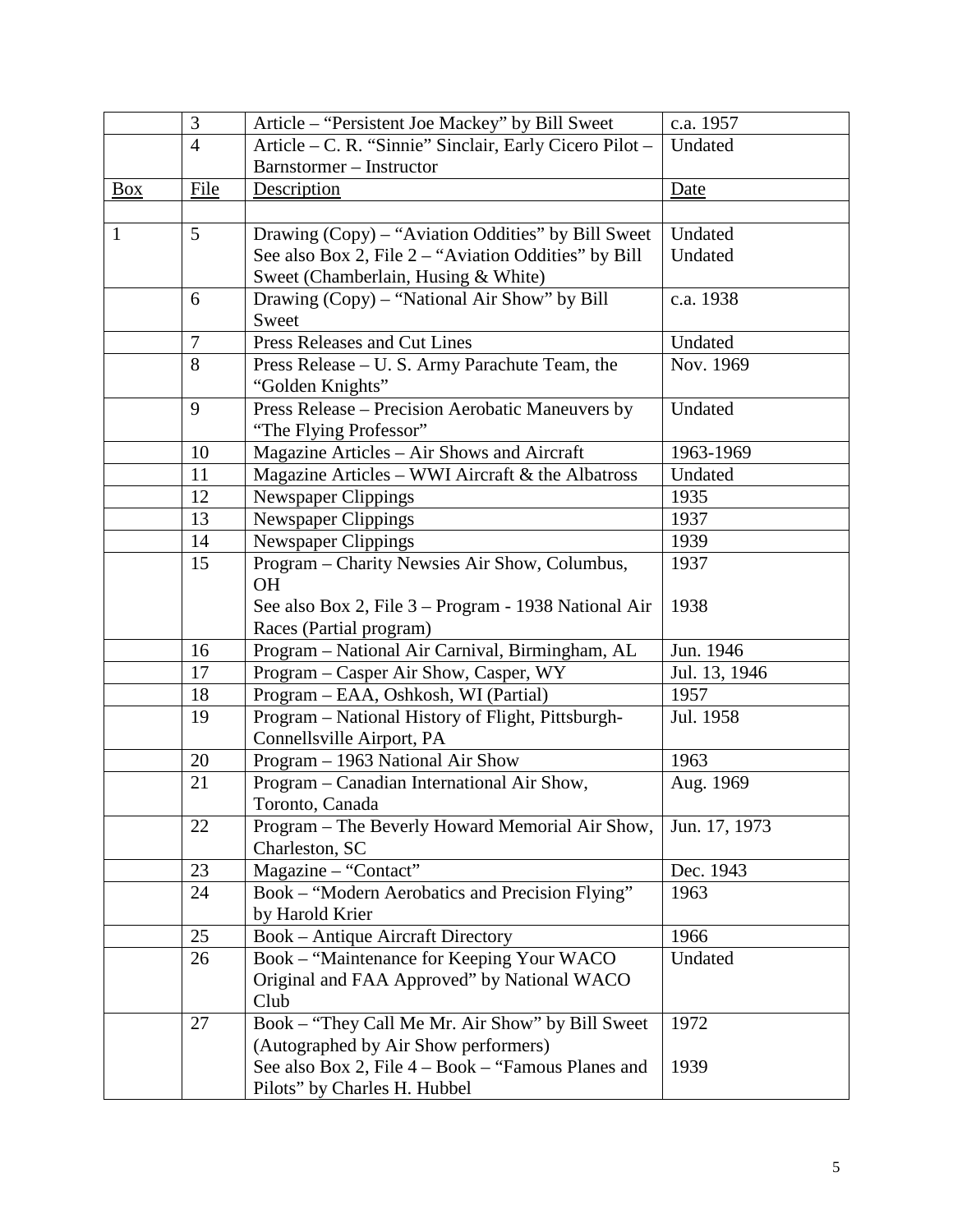| <b>Box</b>   | File           | Description                                                              | Date          |
|--------------|----------------|--------------------------------------------------------------------------|---------------|
|              |                |                                                                          |               |
|              |                | <b>Memorabilia</b>                                                       |               |
| 1            | 28             | Decal - National Air Shows (2 copies)                                    | Undated       |
|              |                | See also Box 2, File 5 – National Air Show Emblem                        | Undated       |
|              | 29             | <b>Metal Printing Plates</b>                                             |               |
|              |                | "Interesting Pilots" by Bill Sweet<br>a.                                 | Undated       |
|              |                | b. "Aviation Oddities" by Bill Sweet                                     | Undated       |
|              | 30             | Metal Printing Plates - Linco Pilots                                     | Undated       |
|              | 31             | Metal Printing Plates - Aircraft and Pilots -                            | Undated       |
|              |                | Unidentified                                                             |               |
|              |                |                                                                          |               |
|              |                | <b>Oversize Material</b>                                                 |               |
| <b>OS 52</b> | $\mathbf{1}$   | "Linco" painting by Robert Sweet (Oil painting on                        | 1937          |
|              |                | fiberboard)                                                              |               |
|              |                |                                                                          |               |
| 2            | 1              | Award of Merit, Annual Miami Air Show                                    | 1951          |
|              | $\overline{2}$ | Aviation Oddities" by Bill Sweet (Chamberlain,                           | Undated       |
|              |                | Husing & White)                                                          |               |
|              | 3              | 1938 National Air Races (Partial program)                                | 1938          |
|              | $\overline{4}$ | Book - "Famous Planes and Pilots" by Charles H.                          | 1939          |
|              |                | Hubbel                                                                   |               |
|              | 5              | National Air Show Emblem                                                 | Undated       |
|              | 6              | <b>Badges</b>                                                            |               |
|              |                | <b>Cleveland National Air Races</b><br>a.<br>b. Texas National Air Races | 1967<br>1967  |
|              |                | c. Maryland National Air Races                                           | 1968          |
|              |                | d. Florida National Air Races                                            | 1968          |
|              | $\overline{7}$ | <b>Badges</b>                                                            |               |
|              |                | 11 <sup>th</sup> Annual National Air Carnival,<br>a.                     | Jun. 1941     |
|              |                | Birmingham, AL                                                           |               |
|              |                | <b>International Aero Classic</b><br>$\mathbf{b}$ .                      | Undated       |
|              |                | National Jaycee Air Show<br>c.                                           | Undated       |
|              | 8              | <b>Badges</b>                                                            |               |
|              |                | International Grand Prix for the Amoco<br>a.                             | 1957          |
|              |                | Trophy, Sebring, FL                                                      |               |
|              |                | b. Aviation Day, Cloquet, MN                                             | Jul. 31, 1966 |
|              |                | c. USAF Fighter Weapons Meet, "William                                   | Undated       |
|              |                | Tell," Tyndall AFB, FL                                                   |               |
|              | 9              | Badges - Apollo 13 Press Pass, for "The Flyer                            | 1970          |
|              |                | Magazine"                                                                |               |
|              | 10             | Badges - EAA Pilot Badge                                                 | Undated       |
|              | 11             | Paper Weight - "Florida National Air Races, Bill                         | 1970          |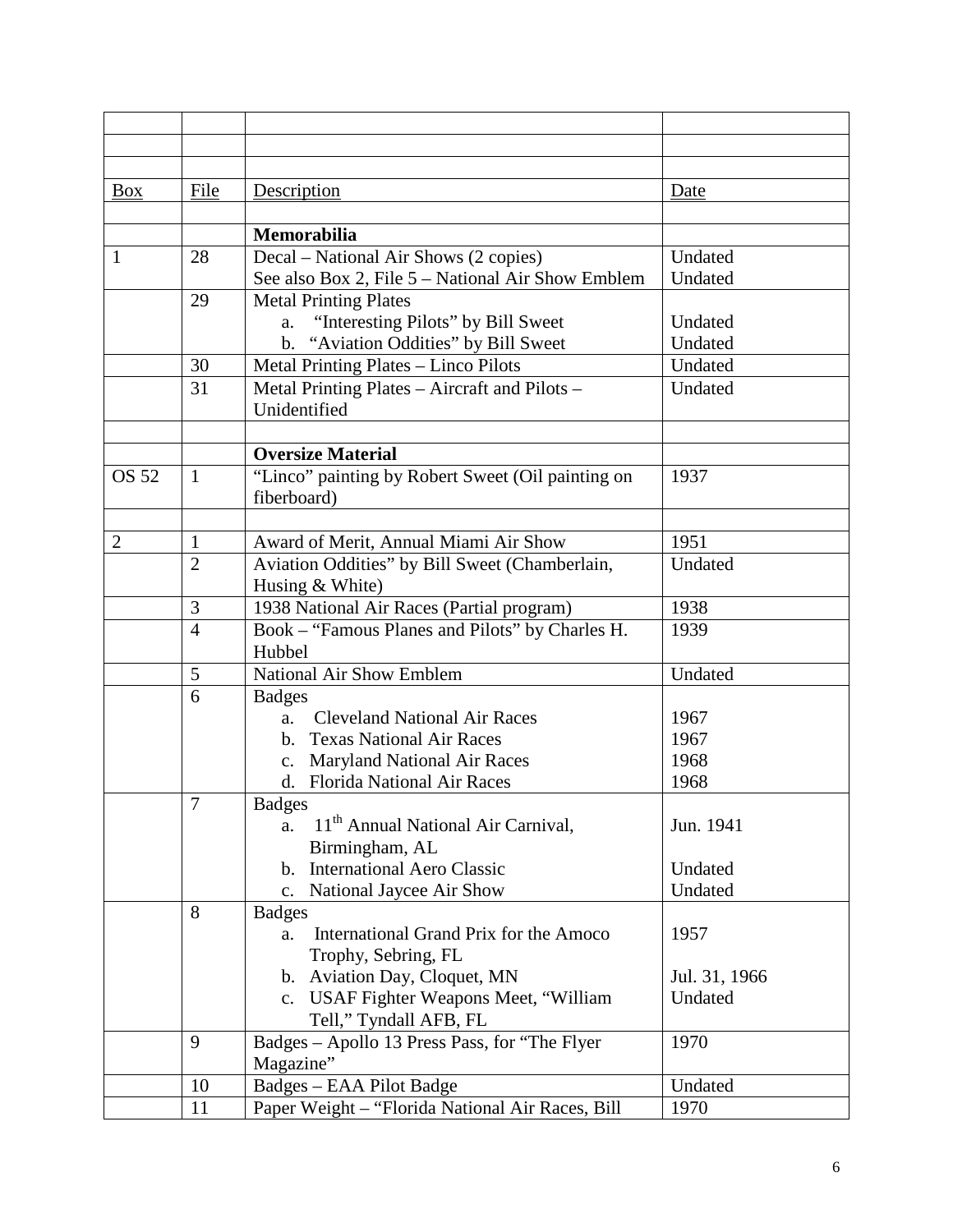|     | Sweet, Announcer"                             |         |
|-----|-----------------------------------------------|---------|
|     |                                               |         |
|     |                                               |         |
|     | <b>Photographs</b>                            |         |
| ר ו | Air Show and Air Demonstration – Unidentified | Undated |

## **Series II: Scrapbooks**

| <b>Box</b>     | File           | Description                                     | Date           |
|----------------|----------------|-------------------------------------------------|----------------|
|                |                |                                                 |                |
| 3              | $\mathbf{1}$   | Scrapbook Cover (Drawing of Bee Gee Airplane on | c.a.1935       |
|                |                | front by Sweet)                                 |                |
|                | $\overline{2}$ | <b>Loose Newspaper Scrapbook Pages</b>          | c.a. 1935      |
|                | 3              | <b>Newspaper Clipping Scrapbook</b>             | 1931-1945      |
|                | $\overline{4}$ | Newspaper Clipping Scrapbook - Air Shows        | 1933-1934      |
|                |                |                                                 |                |
| $\overline{4}$ | $\mathbf{1}$   | Newspaper Clipping Scrapbook – Air Shows        | 1935-1936      |
|                | $\overline{2}$ | Newspaper Clipping Scrapbook - Air Shows        | 1937           |
|                | 3              | <b>Newspaper Clipping Scrapbook</b>             | 1935-1942      |
|                |                |                                                 | Bulk 1936-1937 |
|                |                |                                                 |                |
| 5              | $\mathbf{1}$   | Newspaper Clipping Scrapbook – Sinclair Trainer | 1940-1941      |
|                | $\overline{2}$ | Newspaper Clipping Scrapbook - Air Shows        | 1940-1942      |
|                | 3              | Newspaper Clipping Scrapbook – Naval Aviation   | 1942           |
|                |                | <b>Cadets and Sinclair Trainer</b>              |                |
|                |                |                                                 |                |
| 6              | $\mathbf{1}$   | Newspaper Clipping Scrapbook – Air Shows        | 1946           |
|                | $\overline{2}$ | Newspaper Clipping Scrapbook - Air Shows        | 1946           |
|                | 3              | Newspaper Clipping Scrapbook - Air Shows        | 1947           |
|                | $\overline{4}$ | Loose Newspaper Clipping Pages & Clippings      | 1928-1950      |

## **Series III: Photographs and Photograph Albums**

| <b>Box</b> | File           | Description                                 | Date      |
|------------|----------------|---------------------------------------------|-----------|
|            |                |                                             |           |
|            |                | Photograph Album                            | 1930-1940 |
|            |                |                                             |           |
|            |                | <b>They Call Me Mr. Airshow Photographs</b> |           |
| 8          |                | Chapter 1: How Does One Get Into this Crazy | 1972      |
|            |                | <b>Business</b>                             |           |
|            | $\overline{2}$ | Chapter 2: The LINCO Days – boy Did We Sell | 1972      |
|            |                | Gasoline                                    |           |
|            | 3              | Chapter 3: The Busy Years                   | 1972      |
|            | $\overline{4}$ | Chapter 4: Some Good Old Boys and Good Old  | 1972      |
|            |                | Airplanes                                   |           |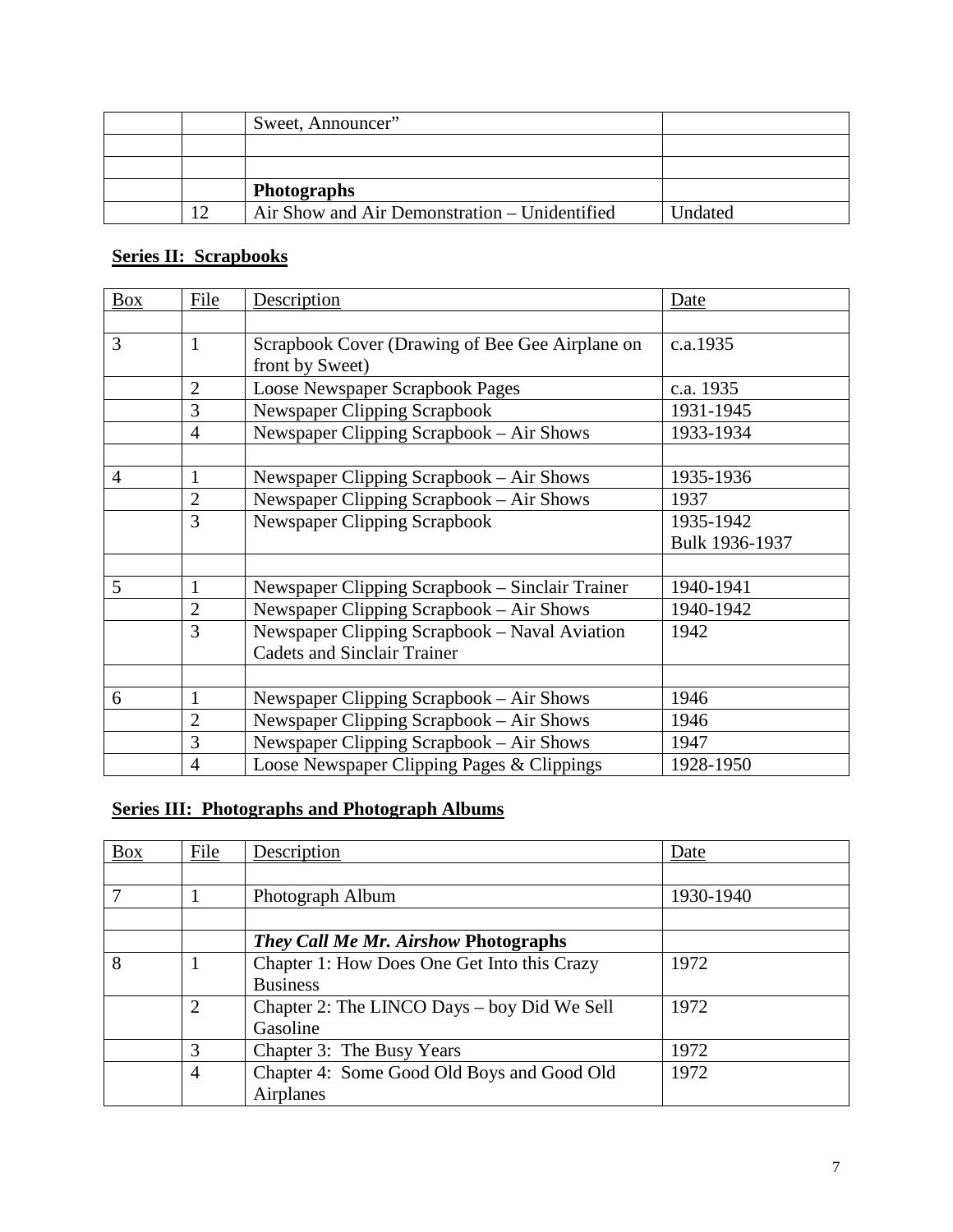|            | 5              | Chapter 5: More Good Old Boys and Good Old<br>Airplanes                 | 1972       |
|------------|----------------|-------------------------------------------------------------------------|------------|
|            |                |                                                                         |            |
| <b>Box</b> | File           | Description                                                             | Date       |
|            |                |                                                                         |            |
| 8          | 6              | Chapter 6: Danny Fowlie, the Picabacks and Sundry<br><b>Other Tales</b> | 1972       |
|            | 7              | Chapter 7: The Fabulous Gee Bees, Ours and Others                       | 1972       |
|            | 8              | Chapter 8: The Post War Years                                           | 1972       |
|            | 9              | Chapter 11: Johnny Rocket and His Vampires                              | 1972       |
|            | 10             | Chapter 12: Bat Men and Other Strange Birds                             | 1972       |
|            | 11             | Chapter 15: The Happiness Boys                                          | 1972       |
|            | 12             | Chapter 16: Some Tales from the Fabulous Fifties                        | 1972       |
|            | 13             | Chapter 18: The Day it Rained Rattlesnakes in<br>Okeene                 | 1972       |
|            | 14             | Chapter 19: My 16 Years with Harold Krier                               | 1972       |
|            | 15             | Chapter 20: The Recent Years                                            | 1972       |
|            |                |                                                                         |            |
| 9          | $\mathbf{1}$   | <b>Bill Sweet Photographs</b>                                           | 1930-1978  |
|            | $\overline{2}$ | Photographs Inscribed to Bill Sweet                                     | 1930-1978  |
|            | 3              | Joe Mackey Photographs                                                  | 1930-1961  |
|            | $\overline{4}$ | <b>Red Grant Photographs</b>                                            | 1950s      |
|            |                |                                                                         |            |
| 10         | $\mathbf{1}$   | Howard Krier Photographs                                                | 1950-1971  |
|            | $\overline{2}$ | <b>Charles Hilliard Photographs</b>                                     | 1961-1968  |
|            | 3              | Patti Deck Photographs                                                  | c.a. 1960s |
|            | $\overline{4}$ | Marilyn Rich Photographs                                                | c.a. 1960s |
|            | 5              | People - Miscellaneous Identified                                       | 1930-1978  |
|            |                |                                                                         |            |
| 11         | $\mathbf{1}$   | People - Miscellaneous Unidentified                                     | 1930-1978  |
| 12         | $\mathbf{1}$   | Air Shows - Air Stunts & Air Demonstrations                             | 1950-1978  |
|            |                |                                                                         |            |
| 13         | $\mathbf{1}$   | Air Shows – Air Stunts & Air Demonstrations<br>(Continued)              | 1950-1978  |
|            | $\overline{2}$ | Air Shows - Parachutists                                                | 1935-1978  |
|            |                |                                                                         |            |
| 14         | 1              | Air Shows - Ground Scenes                                               | 1930-1978  |
|            | $\overline{2}$ | Air Shows - Parades                                                     | 1938-1950  |
|            |                |                                                                         |            |
|            |                | <b>Aircraft Photographs</b>                                             |            |
| 15         | $\mathbf{1}$   | Aerial Engineering                                                      | Undated    |
|            | $\overline{2}$ | Aero                                                                    | Undated    |
|            | 3              | Aeronca                                                                 | Undated    |
|            | $\overline{4}$ | Alliance                                                                | Undated    |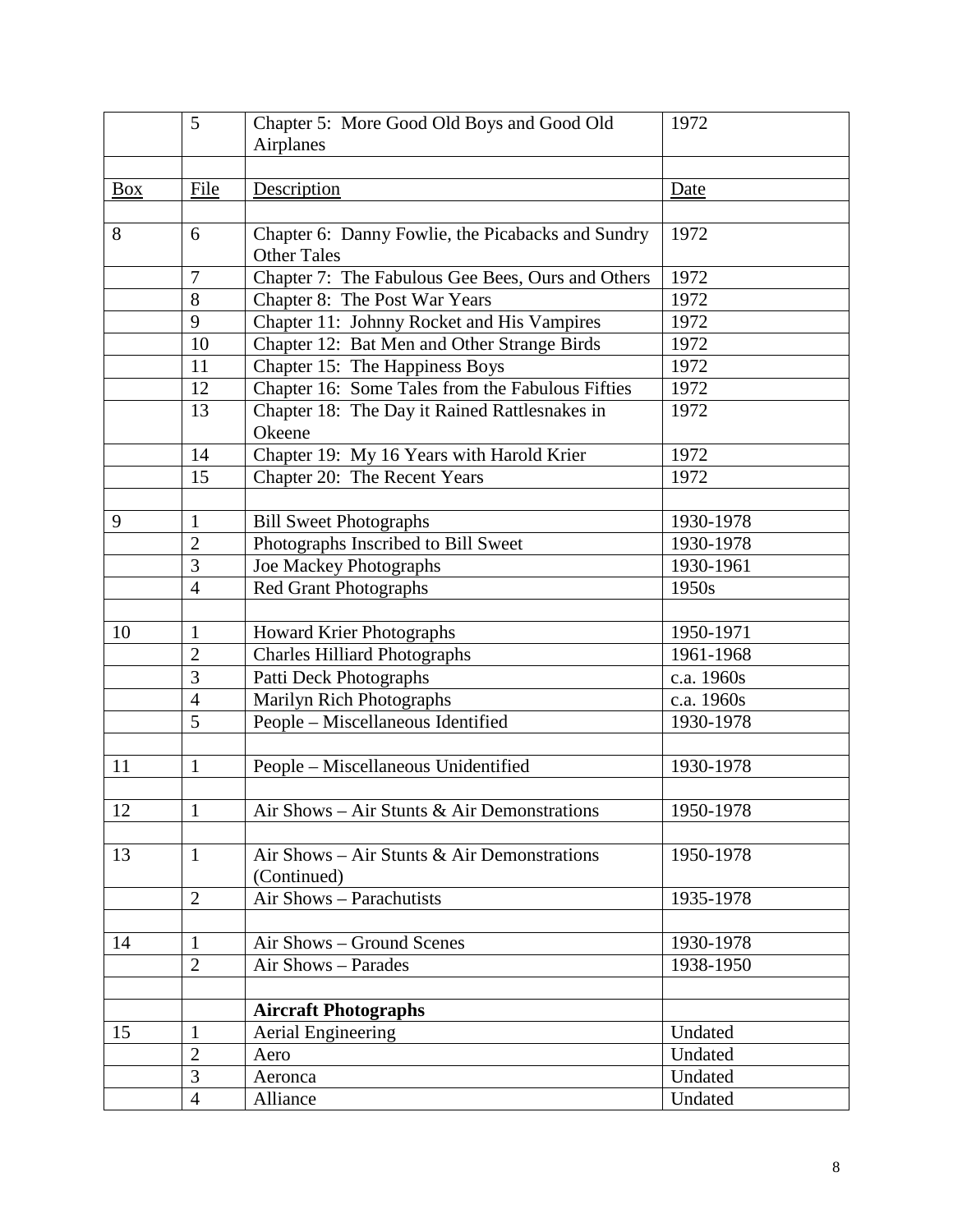|            | 5              | American Automotive           | Undated   |
|------------|----------------|-------------------------------|-----------|
|            | 6              | AVRO - Vulcan Bomber          | c.a.1950s |
|            | $\overline{7}$ | Beech                         | Undated   |
| <b>Box</b> | File           | Description                   | Date      |
|            |                |                               |           |
| 15         | 8              | <b>Bell</b>                   | Undated   |
|            | 9              | <b>Bleriot</b>                | Undated   |
|            | 10             | Boeing                        | Undated   |
|            | 11             | Boeing-Stearman               | Undated   |
|            | 12             | Bucker Flugzeugbau            | Undated   |
|            | 13             | Canadair                      | Undated   |
|            | 14             | Cessna                        | Undated   |
|            | 15             | Chance-Vought                 | Undated   |
|            | 16             | Convair                       | Undated   |
|            | 17             | Curtiss                       | Undated   |
|            | 18             | <b>DART</b>                   | Undated   |
|            | 19             | DeHavilland                   | Undated   |
|            | 20             | Dornier-Merke                 | Undated   |
|            | 21             | Douglas                       | Undated   |
|            | 22             | <b>English Electric</b>       | Undated   |
|            | 23             | Fairchild                     | Undated   |
|            | 24             | Focke-Wulf                    | Undated   |
|            | 25             | Fokker                        | Undated   |
|            | 26             | Ford                          | Undated   |
|            | 27             | Gauthier                      | Undated   |
|            | 28             | Geppilgen                     | Undated   |
|            | 29             | Grumman                       | Undated   |
|            | 30             | Heath                         | Undated   |
|            | 31             | Hughes                        | Undated   |
|            | 32             | Junkers                       | Undated   |
|            | 33             | Kamov                         | Undated   |
|            | 34             | Krier                         | Undated   |
|            | 35             | Lockheed                      | Undated   |
|            | 36             | Loening                       | Undated   |
|            | 37             | Luscombe                      | Undated   |
|            | 38             | Martin Company                | Undated   |
|            | 39             | McDonnell                     | Undated   |
|            | 40             | Messerschmitt                 | Undated   |
|            | 41             | Miller                        | Undated   |
|            | 42             | Monocoupe                     | Undated   |
|            | 43             | Mooney                        | Undated   |
|            | 44             | Morane Saulnier               | Undated   |
|            | 45             | <b>Naval Aircraft Factory</b> | Undated   |
|            | 46             | Nieuport                      | Undated   |
|            | 47             | North American                | Undated   |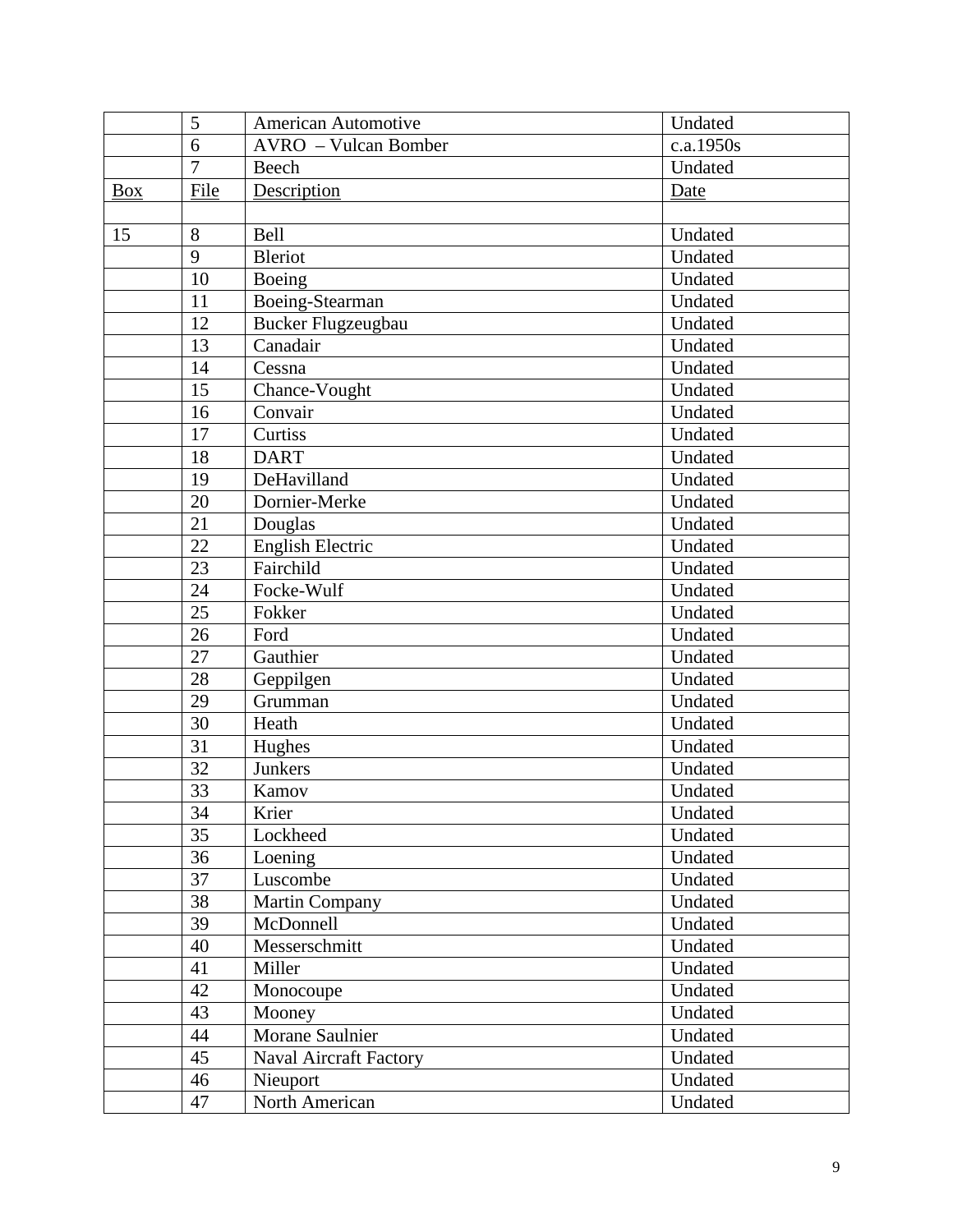|            | 48             | Pietenpol                                      | Undated |
|------------|----------------|------------------------------------------------|---------|
|            | 49             | Piper                                          | Undated |
|            | 50             | Pitcairn Autogiro                              | Undated |
| <b>Box</b> | File           | Description                                    | Date    |
|            |                |                                                |         |
| 15         | 51             | <b>Pitts Special</b>                           | Undated |
|            | 52             | <b>Rose Parakeet</b>                           | Undated |
|            |                |                                                |         |
| 16         | $\mathbf{1}$   | Ryan                                           | Undated |
|            | $\overline{2}$ | <b>SAAB</b>                                    | Undated |
|            | 3              | Sikorsky                                       | Undated |
|            | $\overline{4}$ | <b>SPAD</b>                                    | Undated |
|            | 5              | Schweizer                                      | Undated |
|            | 6              | Seversky                                       | Undated |
|            | $\overline{7}$ | Sopwith                                        | Undated |
|            | 8              | Stinson.                                       | Undated |
|            | 9              | Sud-Aviation                                   | Undated |
|            | 10             | Supermarine                                    | Undated |
|            | 11             | <b>Thomas Morse</b>                            | Undated |
|            | 12             | <b>Travel Air</b>                              | Undated |
|            | 13             | <b>WACO</b>                                    | Undated |
|            | 14             | Westland                                       | Undated |
|            | 15             | Wilson Special                                 | Undated |
|            | 16             | Wittman                                        | Undated |
|            | 17             | <b>Wright Company</b>                          | Undated |
|            | 18             | <b>YAK</b>                                     | Undated |
|            | 19             | Zlin (Czechoslovak Automobile & Aircraft)      | Undated |
|            | 20             | Miscellaneous                                  | Undated |
|            | 21             | Aircraft - Crashes                             | Undated |
|            | 22             | <b>Balloons</b>                                | Undated |
|            | 23             | Blimps/Dirigibles                              | Undated |
|            | 24             | Unidentified Sailplanes, Gliders & Microlights | Undated |
|            | 25             | <b>Unidentified Biplanes</b>                   | Undated |
|            | 26             | Unidentified Low Wing Monoplanes               | Undated |
|            | 27             | <b>Unidentified High Wing Monoplanes</b>       | Undated |
|            | 28             | Aircraft - Mixed types - Identified            | Undated |
|            | 29             | Aircraft - Mixed types - General Views         | Undated |
|            | 30             | Aerial Views of Ground - Unidentified          | Undated |
|            | 31             | Rockets                                        | Undated |
|            | 32             | Unidentified                                   | Undated |

# **Series IV: Film and Audio Tapes**

| $\sim$ $\sim$                          | $\sim$ | $-1$ |
|----------------------------------------|--------|------|
| $\underline{\text{D}\text{O}\text{X}}$ |        | uu   |
|                                        |        |      |